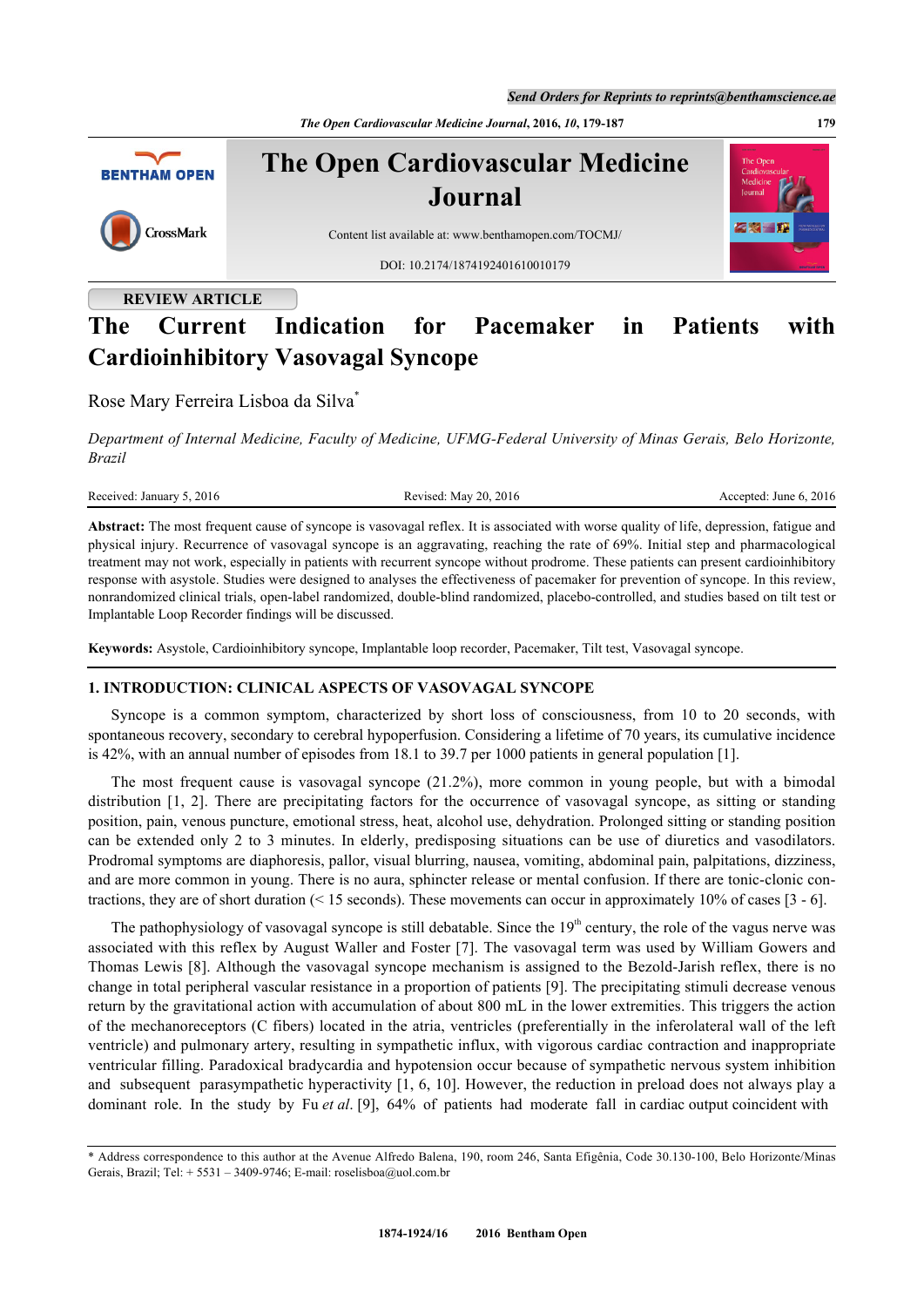vasodilatation; and 36% of patients experienced a drop in cardiac output, mainly due to the decrease in heart rate, without changes in total peripheral resistance in pre-syncope. There is also evidence of the persistence of muscle sympathetic nerve activity during vasovagal syncope, challenging the pathophysiology of loss of peripheral sympathetic activity [[11\]](#page-6-0).

The vasovagal syncope is not associated with mortality, but it is associated with worse quality of life, depression, fatigue and physical injury during unconsciousness [[1,](#page-5-0) [2\]](#page-5-1). Recurrence is an aggravating, reaching the rate of 69% in those patients with more than 6 episodes in the preceding year [[12\]](#page-6-1). Low risk is not no risk, because the mortality of patients with syncope admitted to the emergency was 10% in one year, regardless of its cause, and it must be taken into account that the vasovagal syncope is responsible for 66% of syncope in emergency room visits [[1,](#page-5-0) [13\]](#page-6-2).

The diagnosis of vasovagal syncope is clinical, but tilt test (TT) can be useful as class IIa recommendation. Implantable loop recorders (ILR) may be useful (Class IIa) for assessing older patients with recurrent and unexplained syncope and that are at low risk of a fatal outcome [\[6](#page-5-3)].

The initial approach of vasovagal syncope is non-pharmacological through nutrition guidelines, with fluid and salt intake (Class I). Precipitating factors should be identified. Drugs that result in hypotension should be withdrawn or replaced. Physical counterpressure maneuvers should be done in the prodromal period (Class IIa). Medications such as fludrocortisone and midodrine are Class IIb recommendations, as well as the beta-blocker metoprolol (for those over 40 years old) if failure of the initial steps [[6\]](#page-5-3). Prospective, randomized, placebo-controlled with these drugs have not yet been published. On the other hand, the pathophysiology of vasovagal syncope has not been fully elucidated. Therefore, initial step and pharmacological treatment may not work, especially in patients without prodrome and recurrent syncope.

# **2. CARDIOINHIBITORY VASOVAGAL SYNCOPE**

As modified VASIS classification [[14\]](#page-6-3), vasovagal syncope presents the following response patterns to tilt testing:

- i. Type 1 mixed: there is drop in blood pressure (BP) and heart rate (HR). BP falls before HR falls. The ventricular rate does not fall to less than 40 beats per minute.
- ii. Type 2A, cardioinhibition without asystole: there is a drop in HR, with ventricular rate less than 40 beats per minute for more than 10 seconds.
- iii. Type 2B, cardioinhibition with asystole: there is asystole longer than 3 seconds duration. BP decrease occurs simultaneously or before HR fall.
- iv. Type 3 vasodepressor: there is decrease in BP below 80 mmHg, but HR does not fall more than 10%, from its peak, at the time of syncope.

Cardioinhibitory response with asystole is rare. It occurs from 1.2 to 6.6% during the positive tilt test or up 17% in patients referred for suspected syncope [[15](#page-6-4) - [17](#page-6-5)]. The maximum recorded asystole time was 90 seconds [\[15](#page-6-4)]. It is most common in younger [[18](#page-6-6)]. Although reproducibility by TT is low (36%), this cardioinhibitory response predicts a high probability of a spontaneous syncope by asystole. However, the vasodepressor response or mixed response or even negative response does not exclude the presence of asystole during spontaneous syncope [\[1](#page-5-0), [19](#page-6-7)].

The classifications Type 1A, 1B and 2 type of electrocardiographic recordings obtained by ILR refer to the reflex response with falling heart rate or sinus arrest [\[20](#page-6-8)]. In type 1 classification there is asystole for at least 3 seconds. In type 1A, there is a progressive sinus bradycardia or initial sinus tachycardia followed by progressive sinus bradycardia until to sinus arrest. In type 1B, there is progressive sinus bradycardia followed by atrioventricular block and concomitant decrease in HR. Atrioventricular block may occur suddenly. In type 2, HR decreases more than 30% (type 2A) or HR drops below 40 bpm for more than 10 seconds (type 2B).

There are similar proportions of these different electrocardiographic patterns during syncope cardioinhibitory triggered by the TT and documented record by ILR during spontaneous vasovagal syncope [[21\]](#page-6-9). Sinus arrest occurred in 23.3% during TT and 30.2% by ILR. Atrioventricular block associated with sinus bradycardia or sinus arrest occurred in 5.2% and 8.5%, respectively. Moreover, atrioventricular block alone occurred in 15% by ILR and it did not occur during syncope triggered by TT.

When compared with patients without asystole, patients with asystole during TT had more severe symptoms like seizures and physical injury [\[22](#page-6-10)]. Despite the benign course of vasovagal syncope, without mortality, there is recurrence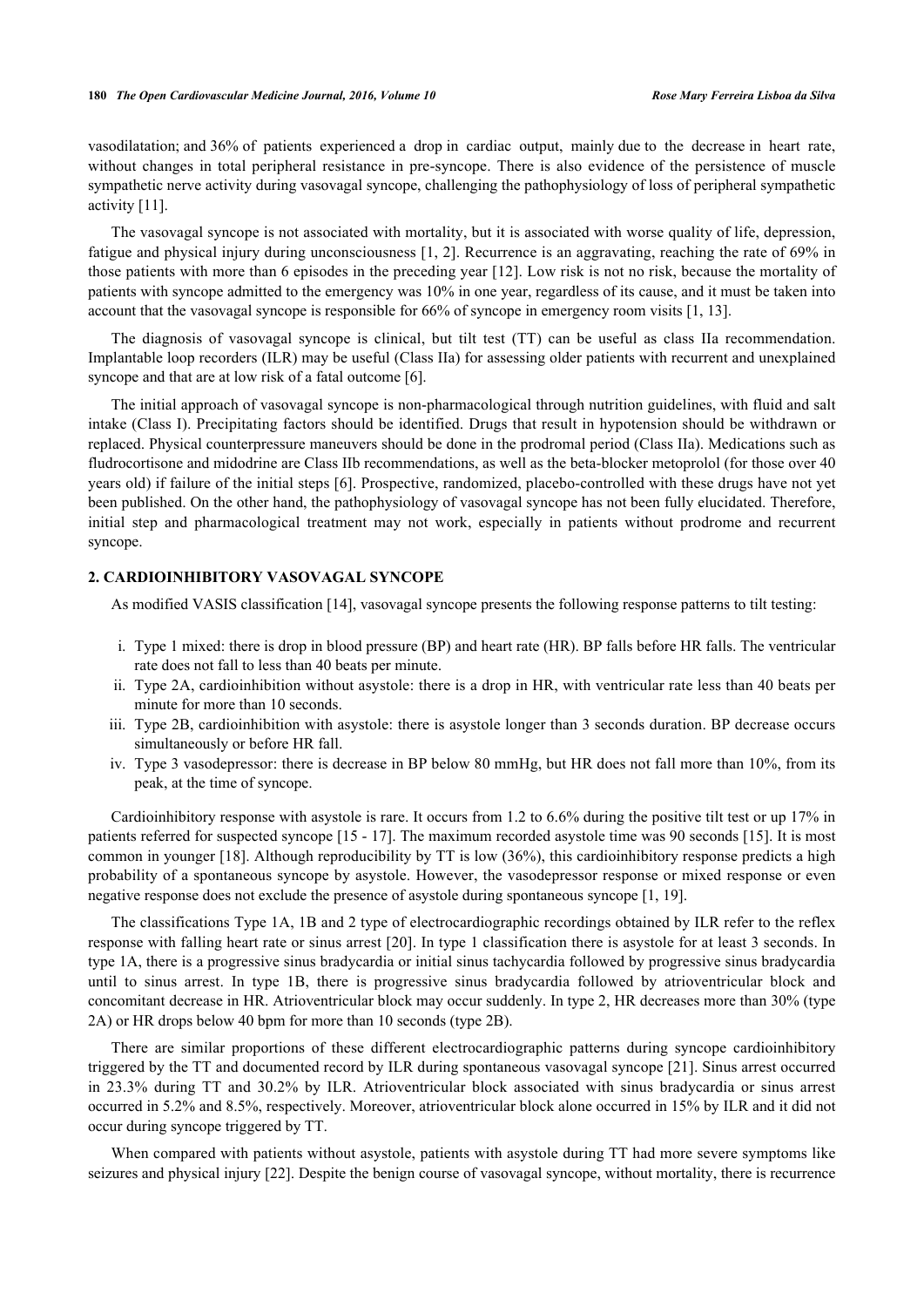of syncope in these patients with cardioinhibitory response from 9% to 62.5% during follow up 24 to 77 months [[15](#page-6-4), [17,](#page-6-5) [18](#page-6-6), [23,](#page-6-11) [24\]](#page-6-12). An interesting observation is that heart rhythm during the episode of recurrence is identical to the first spontaneous syncope [\[25](#page-6-13)].

# **3. NONRANDOMIZED CLINICAL STUDIES OF INTERVENTIONS**

Early studies of permanent pacemaker in patients with vasovagal were developed from the 1990s. The studies included between 12 and 37 patients with vasovagal syncope and demonstrated a reduction in the number of episodes of syncope and improved quality of life [[26](#page-6-14) - [28](#page-6-15)]. There was more benefit for patients with asystole at least 4 seconds detected by TT [[26](#page-6-14)]. However, not all patients showed cardioinhibitory response with asystole and these studies were retrospective and nonrandomized.

# **4. CLINICAL STUDIES BASED ON TILT TEST FINDINGS**

To prevent the inclusion of patients with vasodepressor response, studies were developed based on response to TT. These studies were randomized and open-label or double-blind.

# **4.1. Randomized Open Studies**

There were three nonblinded controlled studies based on the results of TT. The first study to evaluate pacemaker (PM) therapy for recurrent vasovagal syncope was Vasovagal Pacemaker Study (VPS)[[29\]](#page-6-16). Eligible patients had presented at least 6 syncopal episodes and relative bradycardia during TT. This bradycardia was defined as a decrease in HR below 60 beats per minute (bpm) without isoproterenol or below 70 bpm, if administered isoproterenol at a dose of up to 2 mcg/min, or below 80 bpm, if a dose used was more than 2 mcg/min. A total of 54 patients were enrolled and were randomized by telephone to receive a permanent PM with rate-drop response function or not. Twenty-seven patients were included in each group, with a mean age, number of women and medications (such as beta-blockers) similar between groups. After implantation of dual chamber PM, recurrent syncope occurred in 70% of non-pacemaker patients and in 22% of patients with pacemakers, with 85.4% risk reduction of syncope. A total population of 284 patients was planned, but the study was terminated prematurely because of the pilot study results.

Another study was a multicenter (18 European centers) and included 42 patients with at least 3 episodes of syncope in the last two years and cardioinhibitory response (type 2A or 2B) to TT [[30\]](#page-6-17). Eighty-six percent (86%) of patients had asystole that lasted more than 3 s. Patients were randomized to implantation of dual-chamber PM with rate hysteresis or no specific therapy. During the mean follow-up of 3.7 years, only one patient (5%) in the arm PM had syncope recurrence compared with 14 patients (61%) in non-pacemaker arm.

Syncope Diagnosis and Treatment Study (SYDIT) showed a significant effect in favor of permanent PM compared with medical treatment (atenolol 100 mg once a day) after a median follow up of 390 days [[31\]](#page-7-0). This study included 93 patients from 14 centers, with more than 35 years old, and  $\geq$  3 episodes of syncope in two years, and with relative bradycardia by TT (<60 bpm). Patients were randomized to receive atenolol or PM with rate-drop response function. Patients with PM showed a significant reduction in the recurrence of syncopal episodes (4.3% *versus* 25.5%) compared to patients without PM and treatment with beta-blocker. With these results, the study was stopped.

# **4.2. Double-blind Randomized Trials**

Double-blind randomized studies have been designed to avoid the placebo effect associated with PM implantation procedure, an important limitation of open studies (Table **[1](#page-2-0)**).

| <b>Trial</b>   | Inclusion criteria                                                                                      |    |               | Inactive pacemaker group |                          |     | Active pacemaker group  |             |                          |                                             |
|----------------|---------------------------------------------------------------------------------------------------------|----|---------------|--------------------------|--------------------------|-----|-------------------------|-------------|--------------------------|---------------------------------------------|
|                |                                                                                                         |    | Female<br>(%) | Mean age<br>(vears)      | Recurrence of<br>syncope |     | Female<br>$\frac{6}{2}$ | Mean<br>age | Recurrence of<br>syncope | Analysis                                    |
| <b>VPS II</b>  | $\geq$ 6 syncopal episodes or $\geq$ 3<br>episodes in 2 years and HR $x$ [52]<br>$BP < 6000$ bpm x mmHg |    | 48.1          | 47.8                     | 42%                      | 48  | 72.9                    | 50.8        | 33%                      | Relative risk<br>reduction 30%,<br>$p=0.14$ |
| <b>SYNPACE</b> | $\geq$ 6 syncopal episodes in all<br>life and with asystole or<br>mixed response                        | 13 | 54            | 54                       | 38%                      | -16 | 69                      | 52          | 50%                      | $p=0.58$                                    |

<span id="page-2-0"></span>**Table 1. Double-blind randomized studies based on tilt test findings.**

N: number of patients.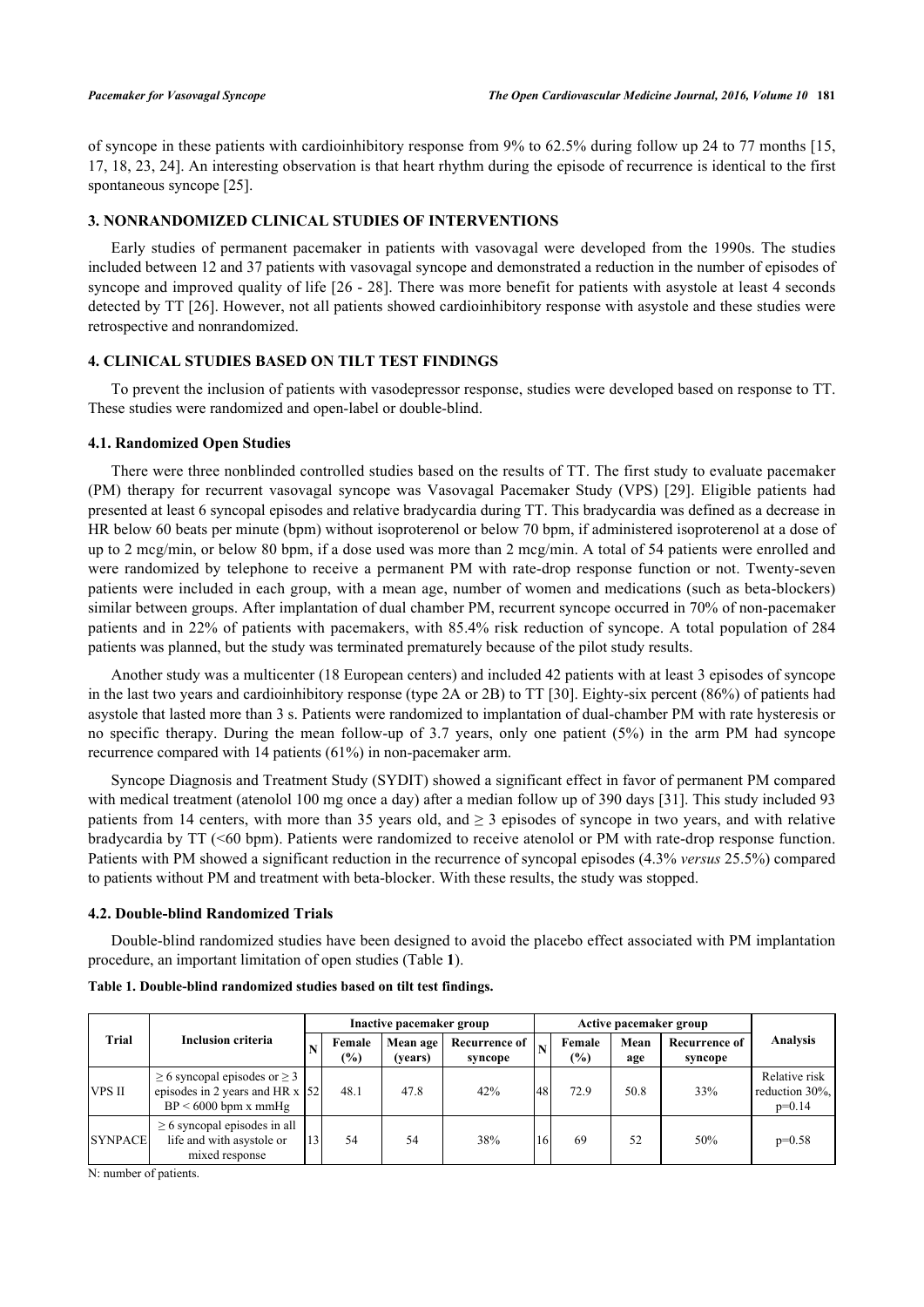Second Vasovagal Pacemaker Study (VPS II) included 100 patients older than 19 years with typical vasovagal syncope recurrence in 15 centers. Inclusion criteria were the presence of at least 6 episodes of syncope in all of life or at least 3 episodes in the last two years. Furthermore, patients should have presented positive tilt test with a HR x BP product <6000 bpm x mmHg [[32\]](#page-7-1). Patients were randomized to receive dual-chamber pacemaker (DDD) with rate-drop response function or have just sensing without pacing (ODO). The cumulative risk of syncope at 6 months was 40% for the ODO group and 31% for the DDD group. Thus, authors concluded that pacemaker did not reduce the risk of recurrent syncope in patients with vasovagal syncope.

In the study SYNPACE were enrolled patients with over 18 years of age, recurrent syncope and positive TT with asystole or mixed response, with at least 6 episodes of syncope during the patient's life, or at least one recurrence within 12 months after positive TT [\[33](#page-7-2)]. Patients underwent implantation of dual chamber pacemaker and were randomized to double-blind fashion to pacemaker group in active mode (DDD) with response-drop rate, or the inactive pacemaker group (OOO). There was a trend in favor of active pacemaker regarding time longer to first recurrence, especially for those patients who had asystole response during TT. However, a high percentage of patients present with syncope recurrence despite the active pacing and this percentage was similar to that seen in patients with inactive pacing. The study was terminated early because of the publication VPS II study results and assessment of the results of the first formal interim analysis with a median of 715 days.

Another prospective, randomized, controlled, multi-center (INVASY) assessed whether the dual-chamber pacemaker implantation with closed loop stimulation would reduce the recurrence of syncope in at least 50% compared with the placebo group, with similar pacing programmed in DDI mode with frequency of 40 bpm [\[34\]](#page-7-3). However, this study was single blind and it included 57 patients over 18 years old with more than 5 episodes of syncope and/or two episodes in the last year, with 2 A or 2 B response to TT. During the follow-up period (range 12 to 36 months), none of the 41 patients in the closed loop stimulation arm experienced syncope. In the control arm, four of nine patients (44%) had two syncopal spells before the end of the first year. At the end of the first year the nine patients randomized to the DDI mode were reprogrammed to the closed loop stimulation mode and no syncope occurred after reprogramming. Despite the effectiveness of pacing prevent cardioinhibitory syncope, a possible placebo effect of PM implantation was demonstrated in 22% of patients.

A meta-analysis of nine randomized trials (2 double blind, 7 open label or single blind) was published [\[35\]](#page-7-4). In unblinded studies and in studies comparing algorithms, permanent PM reduced the risk of recurrent syncope (an 84% reduction in the studies where the control group did not receive a PM). However, no effect was observed in doubleblind studies (non-significant 17% reduction in syncope). The authors concluded that these trials overestimate the treatment effect of pacemakers due to a lack of doctors and patients masking. The ineffectiveness of the pacemaker can be attributed to its inability to prevent the vasodepressor component present in most episodes of vasovagal syncope and usually preceding the cardioinhibitory response and bradycardia. In addition, early termination of a trial may overestimate the treatment effect[[36\]](#page-7-5).

# **5. CLINICAL STUDIES BASED ON IMPLANTABLE LOOP RECORDER FINDINGS**

For the reasons previously exposed and the conflicting results, studies were developed based on findings by ILR. The tilt-table test has a sensitivity rate of 78-92% for patients with vasovagal syncope and high pretest probability [[6\]](#page-5-3). However, BP may decrease before fall of HR in cardioinhibitory response and, therefore, 2B response to TT could not be identified. ILR is an effective tool to establish a cause for unexplained syncope and has a diagnostic accuracy between 35% and 80% over its lifetime [\[6](#page-5-3), [37,](#page-7-6) [38\]](#page-7-7). Thus, ISSUE 2 and ISSUE 3 were developed to analyze the benefit of PM in patients with syncope due to asystole diagnosed by ILR (Table **[2](#page-2-0)**).

| Trial              | <b>Inclusion criteria</b>       | No therapy or pacemaker OFF arm |                  |                     |                                 |    | Pacemaker ON arm |             |                                 |                                              |
|--------------------|---------------------------------|---------------------------------|------------------|---------------------|---------------------------------|----|------------------|-------------|---------------------------------|----------------------------------------------|
|                    |                                 |                                 | Female<br>$(\%)$ | Mean age<br>(vears) | <b>Recurrence of</b><br>syncope | N  | Female<br>$(\%)$ | Mean<br>age | <b>Recurrence of</b><br>syncope | <b>Analysis</b>                              |
| ISSUE <sub>2</sub> | $\geq$ 3 episodes in 2<br>vears | 50                              | 50               | 64                  | 41%                             | 53 | 62               | 69          | 10%                             | Relative risk<br>reduction 80%,<br>$p=0.002$ |
| ISSUE 3            | $\geq$ 3 episodes in 2<br>years | 39                              | 59               | 63                  | 57%                             | 38 | 47               | 63          | 25%                             | 57% relative<br>reduction, $p=0.039$         |

### **Table 2. Clinical studies based on Implantable Loop Recorder findings.**

N: number of patients.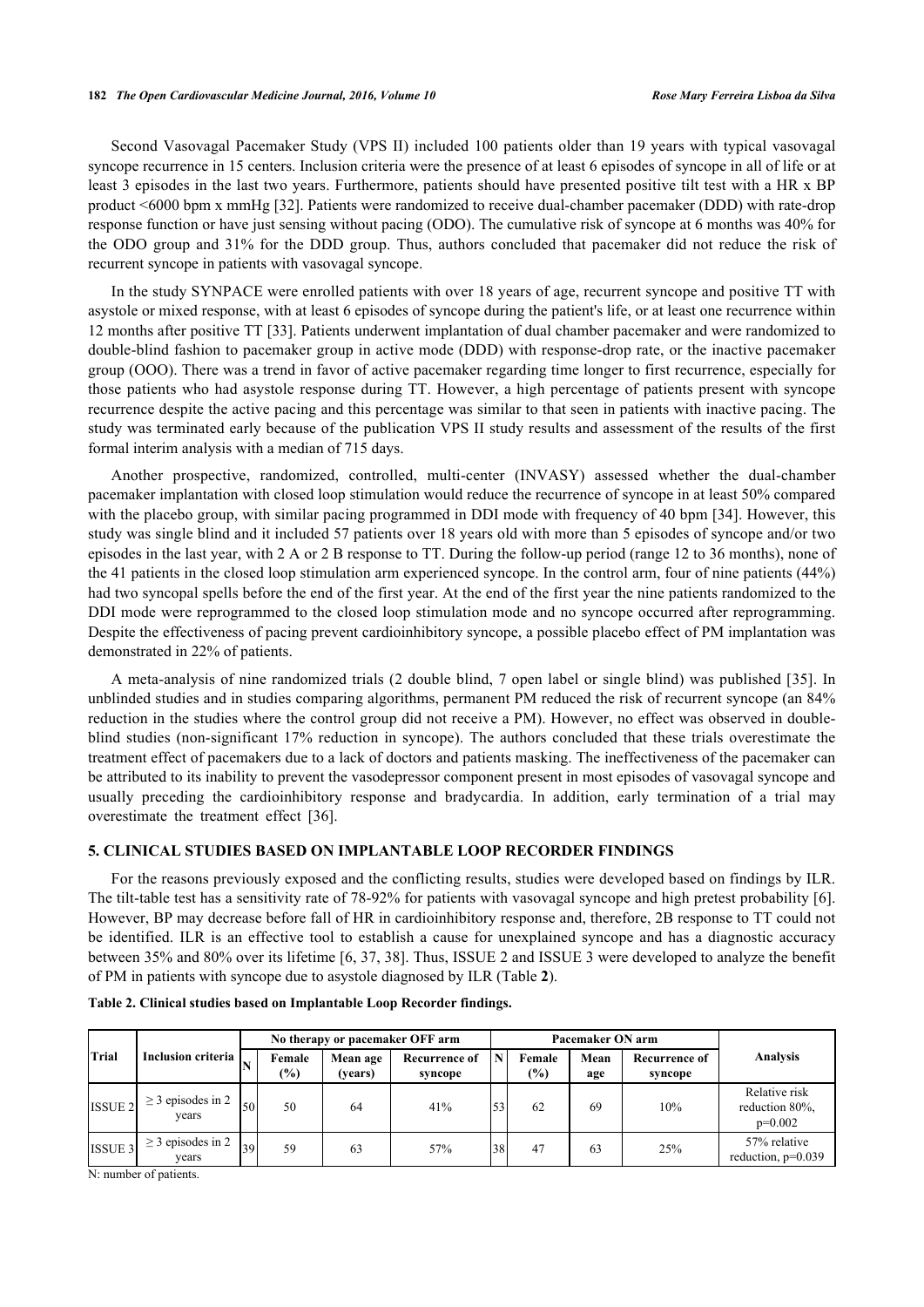International Study on Syncope of Uncertain Etiology 2 (ISSUE 2) was a prospective, multicenter study, which included patients at least 30 years old and with three or more episodes of suspicious vasovagal syncope in last 2 years without significant electrocardiographic or cardiac abnormalities [\[39](#page-7-8)]. Patients with postural hypotension or carotid sinus hypersensitivity were excluded. Three hundred ninety-two patients underwent ILR implant. During the one year follow up, syncope recurrence rate was 33%. Among the 103 patients who were kept in follow-up, 53 were submitted to specific therapy for syncope as ILR results and 50 patients did not receive specific therapy. Thus, 47 patients with response type 1 and 2 (asystole of a median 11.5 s duration) by ILR underwent dual-chamber PM implantation. There was recurrence of syncope in 10% of the group with specific therapy (5% in those with PM) and in 41% of patients without specific therapy during follow-up of one year. The authors concluded that specific therapy based on ILR was safe and effective in patients with vasovagal syncope. However, this study was not double-blind.

Another study was ISSUE 3, double-blind, randomized, placebo-controlled performed in 29 centers [\[40](#page-7-9)]. A total of 511 patients aged  $\geq$  40 years, at least three syncopal episodes in the last 2 years, were included. Patients receive an ILR and 89 of them experienced asystole at least 3 s duration (with syncope) or at least 6 s (without syncope). Seventy-seven patients were randomized to dual-chamber pacing with rate drop response (38 patients) or only with response to sensing (39 patients). Syncope recurrence rate was 25% and 57% at 2 years, respectively, based on the intention-to-treat analysis. There were relative risk reduction of 57% and absolute reduction of 32%. The authors concluded that permanent PM dual-chamber is effective in reducing syncope recurrence in patients with at least 40 years of age with neurally mediated syncope with severe asystole.

ISSUE 3 study sub-analysis also showed a reduction in syncope recurrence in patients undergoing PM implantation [\[41](#page-7-10)]. Sixty patients with vasovagal syncope asystole received cardiac pacing therapy and 86 (33 with asystole and 53 without asystole) were not treated. The two groups had similar clinical features. During follow-up of 21 months, 10 patients (17%) with PM and 40 patients (46%) without PM had recurrence of syncope. There was absolute reduction of 27% of syncope recurrence with cardiac pacing (*p*=0.01). The differential in the present study was the analysis of the treatment, which included, additionally, all patients non-randomized. The number of 5.1 ILRs was necessary to identify a patient with asystole which was finally subjected to PM implantation.

### **6. ISSUES STILL TO BE RESOLVED**

The benefit of permanent PM implantation was evidenced in a selected population of patients with vasovagal syncope of middle age or older with recurrent episodes without prodrome and therefore with physical injury. Young patients were not included in well-designed studies. It is not known about the effectiveness of the pacing in these patients, since they have prodrome and more adhesion to non-pharmacological recommendations. The highly selected population from those studies and that benefited from PM implantation corresponds to 9% of patients with vasovagal syncope referred for evaluation [[36](#page-7-5), [40\]](#page-7-9). The effectiveness of pharmacological treatment is also not well established. The use of beta-blockers (especially metoprolol) in older patients of 42 years can be effective, but there are no prospective, randomized, placebo-controlled studies focused on this population [\[6](#page-5-3), [42](#page-7-11)].

The tool for identification of asystole as rhythm during vasovagal syncope is another important issue. ILR enables identifying the rhythm of asystole during spontaneous syncope, guiding the diagnosis. Nevertheless, this diagnostic yield is a function of observation time. An event recorded by ILR showed an estimated probability of 31% at 1 year, 40% at 2 years and 47% in 3 years [[43\]](#page-7-12).

There is a growing skepticism about the diagnostic accuracy of TT for diagnosis of syncope. Moreover, there was insufficient evidence of efficacy of cardiac pacing in preventing episodes of syncope, even documented spontaneous asystole and positive TT [[44\]](#page-7-13).

On the other hand, there is evidence to support the use of tilt testing in the evaluation of vasodepressor response and postural hypotension [\[6](#page-5-3), [45\]](#page-7-14). This hypotensive reflex probably occurred in a quarter of patients in the study ISSUE 3, which presented recurrence of syncope despite the active PM [\[44](#page-7-13)]. The tilting test has a sensitivity of 78-92% and a specificity of 87-92% [[45](#page-7-14)]. In addition, asystole response observed during the tilting test is very specific to asystole during spontaneous syncope, and it has a positive predictive value of 75% -80% [[46\]](#page-7-15). The tilt-down time also influences the response by TT. This longer time (47 *versus* 10 s) increased the prevalence of cardioinhibitory reflex and duration of loss of consciousness [[47](#page-7-16)]. Beyond the discriminatory power of this test, TT is more cost-effective, when the initial investigation is done by TT as a strategy to indicate the MP implantation in patients with vasovagal syncope. The incremental cost-effectiveness ratios were £5960, £24620 and £19110 for TT alone, ILR alone and TT followed by ILR,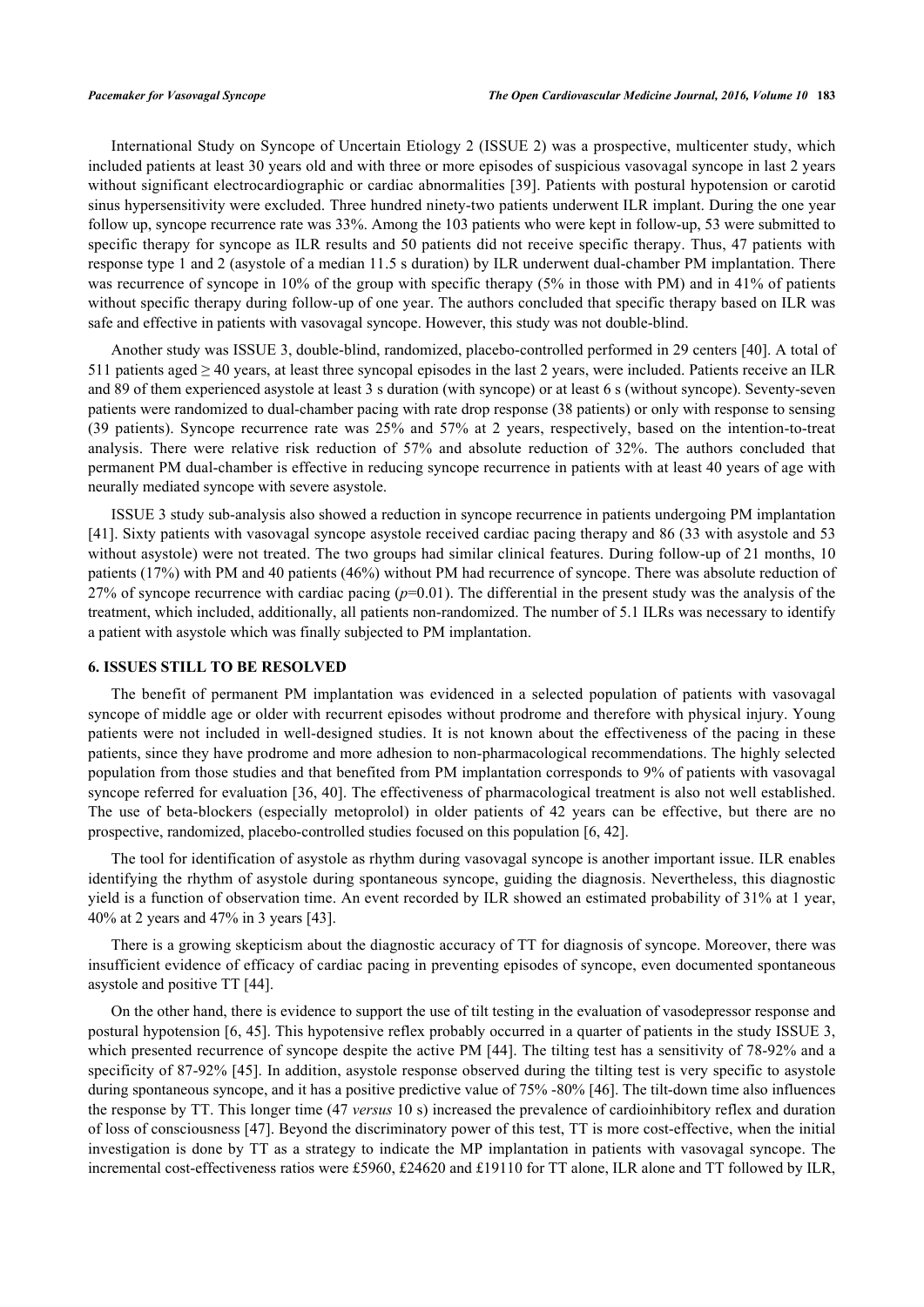#### **184** *The Open Cardiovascular Medicine Journal, 2016, Volume 10 Rose Mary Ferreira Lisboa da Silva*

respectively, compared with no testing [\[48](#page-7-17)].

Use of a diagnostic algorithm was able to identify older patients (about half) with severe recurrent syncopes without prodromes, who have a reflex asystole, and can benefit from PM. The investigation was initiated by carotid sinus massage. If this massage was negative, the patient was submitted to TT. If TT was negative or the response was vasodepressor, the patient underwent the implantation of ILR [\[49](#page-7-18)].

There are also aspects related to PM to be considered. In most studies, PM used was a dual-chamber with rate-drop response function or rate hysteresis. The effectiveness of conventional rate hysteresis systems may be limited, since fall in BP may precede fall in HR in cardioinhibitory syncope. Therefore, PM with closed loop stimulation may be more effective than conventional PM with rate hysteresis systems in preventing vasovagal syncope recurrence [[50](#page-8-0)]. The closed loop stimulation algorithm is a physiological system which detects changes in the dynamics of myocardial contraction by measurement of intracardiac impedance and it can act quickly in the initial phase of the vasovagal reflex.

Pacemaker implantation is not without risk, with complication rate of 12.4% in the short-term (2 months) and 9.2% in the long-term [[51\]](#page-8-1). Complication rates of studies on pacemaker in syncope vasovagal ranged from 6.5% to 26% [[29](#page-6-16), [32,](#page-7-1) [40,](#page-7-9) [41](#page-7-10)]. The main complications were lead dislodgement, venous thrombosis, infection, haemothorax, pericardial tamponade.

#### **CONCLUSION**

Pacemaker implantation may be indicated for selected patients with cardioinhibitory form of vasovagal syncope, 40 years of age or older, with frequent episodes of syncope recurrence associated with physical trauma, limited prodromes and asystole (at least 3 seconds duration with clinical syncope or an asymptomatic pause of at least 6 seconds) documented by monitoring. The tilt test should be considered as an investigation strategy for the diagnosis of hypotensive response.

# **CONFLICT OF INTEREST**

The author confirms that this article content has no conflict of interest.

# **ACKNOWLEDGEMENTS**

Declared none.

# **REFERENCES**

- <span id="page-5-0"></span>[1] Task Force for the Diagnosis and Management of Syncope, European Society of Cardiology (ESC), European Heart Rhythm Association (EH), *et al.* Guidelines for the diagnosis and management of syncope. Euro Heart J 2009; 30: 2631-71.
- <span id="page-5-1"></span>[2] Soteriades ES, Evans JC, Larson MG, *et al.* Incidence and prognosis of syncope. N Engl J Med 2002; 347(12): 878-85. [\[http://dx.doi.org/10.1056/NEJMoa012407](http://dx.doi.org/10.1056/NEJMoa012407)] [PMID: [12239256\]](http://www.ncbi.nlm.nih.gov/pubmed/12239256)
- <span id="page-5-2"></span>[3] da Silva RM. Syncope: epidemiology, etiology, and prognosis. Front Physiol 2014; 5: 471. [\[http://dx.doi.org/10.3389/fphys.2014.00471\]](http://dx.doi.org/10.3389/fphys.2014.00471) [PMID: [25538626](http://www.ncbi.nlm.nih.gov/pubmed/25538626)]
- [4] Kapoor WN. Current evaluation and management of syncope. Circulation 2002; 106:1606-9. [\[http://dx.doi.org/10.1161/01.CIR.0000031168.96232.BA](http://dx.doi.org/10.1161/01.CIR.0000031168.96232.BA)]
- [5] Tan MP, Parry SW. Vasovagal syncope in the older patient. J Am Coll Cardiol 2008; 51(6): 599-606. [\[http://dx.doi.org/10.1016/j.jacc.2007.11.025\]](http://dx.doi.org/10.1016/j.jacc.2007.11.025) [PMID: [18261677](http://www.ncbi.nlm.nih.gov/pubmed/18261677)]
- <span id="page-5-3"></span>[6] Sheldon RS, Grubb BP II, Olshansky B, *et al.* 2015 heart rhythm society expert consensus statement on the diagnosis and treatment of postural tachycardia syndrome, inappropriate sinus tachycardia, and vasovagal syncope. Heart Rhythm 2015; 12(6): e41-63. [\[http://dx.doi.org/10.1016/j.hrthm.2015.03.029](http://dx.doi.org/10.1016/j.hrthm.2015.03.029)] [PMID: [25980576\]](http://www.ncbi.nlm.nih.gov/pubmed/25980576)
- <span id="page-5-4"></span>[7] Cannom DS. History of syncope in the cardiac literature. Prog Cardiovasc Dis 2013; 55(4): 334-8. [\[http://dx.doi.org/10.1016/j.pcad.2012.11.013](http://dx.doi.org/10.1016/j.pcad.2012.11.013)] [PMID: [23472768\]](http://www.ncbi.nlm.nih.gov/pubmed/23472768)
- <span id="page-5-5"></span>[8] Lewis DA, Dhala A. Syncope in the pediatric patient. The cardiologist's perspective. Pediatr Clin North Am 1999; 46(2): 205-19. [\[http://dx.doi.org/10.1016/S0031-3955\(05\)70113-9\]](http://dx.doi.org/10.1016/S0031-3955(05)70113-9) [PMID: [10218070](http://www.ncbi.nlm.nih.gov/pubmed/10218070)]
- <span id="page-5-6"></span>[9] Fu Q, Levine BD. Pathophysiology of neurally mediated syncope: Role of cardiac output and total peripheral resistance. Auton Neurosci 2014; 184: 24-6. [\[http://dx.doi.org/10.1016/j.autneu.2014.07.004](http://dx.doi.org/10.1016/j.autneu.2014.07.004)] [PMID: [25081417\]](http://www.ncbi.nlm.nih.gov/pubmed/25081417)
- <span id="page-5-7"></span>[10] Medow MS, Stewart JM, Sanyal S, Mumtaz A, Sica D, Frishman WH. Pathophysiology, diagnosis, and treatment of orthostatic hypotension and vasovagal syncope. Cardiol Rev 2008; 16(1): 4-20. [\[http://dx.doi.org/10.1097/CRD.0b013e31815c8032](http://dx.doi.org/10.1097/CRD.0b013e31815c8032)] [PMID: [18091397\]](http://www.ncbi.nlm.nih.gov/pubmed/18091397)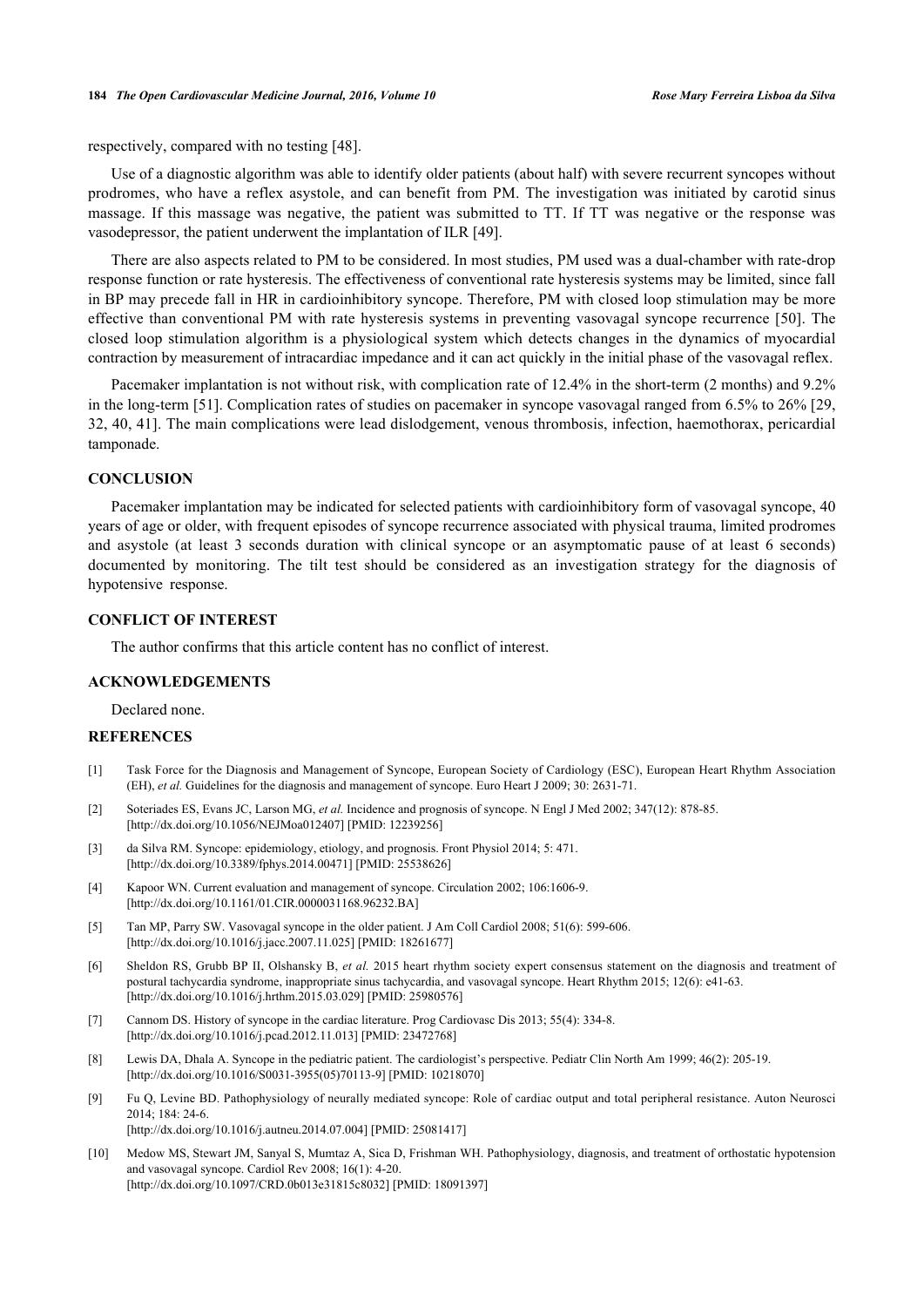<span id="page-6-0"></span>[11] Vaddadi G, Esler MD, Dawood T, Lambert E. Persistence of muscle sympathetic nerve activity during vasovagal syncope. Eur Heart J 2010; 31(16): 2027-33.

[\[http://dx.doi.org/10.1093/eurheartj/ehq071](http://dx.doi.org/10.1093/eurheartj/ehq071)] [PMID: [20304836\]](http://www.ncbi.nlm.nih.gov/pubmed/20304836)

- <span id="page-6-1"></span>[12] Sumner GL, Rose MS, Koshman ML, Ritchie D, Sheldon RS. Recent history of vasovagal syncope in a young, referral-based population is a stronger predictor of recurrent syncope than lifetime syncope burden. J Cardiovasc Electrophysiol 2010; 21(12): 1375-80. [\[http://dx.doi.org/10.1111/j.1540-8167.2010.01848.x\]](http://dx.doi.org/10.1111/j.1540-8167.2010.01848.x) [PMID: [20662990](http://www.ncbi.nlm.nih.gov/pubmed/20662990)]
- <span id="page-6-2"></span>[13] Sheldon R. Syncope outcomes in a national health database: low risk is not no risk. J Am Coll Cardiol 2013; 61(3): 333-4. [\[http://dx.doi.org/10.1016/j.jacc.2012.10.019\]](http://dx.doi.org/10.1016/j.jacc.2012.10.019) [PMID: [23246387](http://www.ncbi.nlm.nih.gov/pubmed/23246387)]
- <span id="page-6-3"></span>[14] Brignole M, Menozzi C, Del Rosso A, *et al.* New classification of haemodynamics of vasovagal syncope: beyond the VASIS classification. Analysis of the pre-syncopal phase of the tilt test without and with nitroglycerin challenge. Vasovagal Syncope International Study. Europace 2000; 2(1): 66-76. [\[http://dx.doi.org/10.1053/eupc.1999.0064\]](http://dx.doi.org/10.1053/eupc.1999.0064) [PMID: [11225598](http://www.ncbi.nlm.nih.gov/pubmed/11225598)]
- <span id="page-6-4"></span>[15] Barón-Esquivias G, Pedrote A, Cayuela A, *et al.* Long-term outcome of patients with asystole induced by head-up tilt test. Eur Heart J 2002; 23(6): 483-9. [\[http://dx.doi.org/10.1053/euhj.2001.2900\]](http://dx.doi.org/10.1053/euhj.2001.2900) [PMID: [11863351](http://www.ncbi.nlm.nih.gov/pubmed/11863351)]
- [16] Kim PH, Ahn SJ, Kim JS. Frequency of arrhythmic events during head-up tilt testing in patients with suspected neurocardiogenic syncope or presyncope. Am J Cardiol 2004; 94(12): 1491-5. [\[http://dx.doi.org/10.1016/j.amjcard.2004.08.025\]](http://dx.doi.org/10.1016/j.amjcard.2004.08.025) [PMID: [15589002](http://www.ncbi.nlm.nih.gov/pubmed/15589002)]
- <span id="page-6-5"></span>[17] Carvalho MS, Reis Santos K, Carmo P, *et al.* Prognostic value of a very prolonged asystole during head-up tilt test. Pacing Clin Electrophysiol 2015; 38(8): 973-9. [\[http://dx.doi.org/10.1111/pace.12656](http://dx.doi.org/10.1111/pace.12656)] [PMID: [25940375](http://www.ncbi.nlm.nih.gov/pubmed/25940375)]
- <span id="page-6-6"></span>[18] Dhala A, Natale A, Sra J, *et al.* Relevance of asystole during head-up tilt testing. Am J Cardiol 1995; 75(4): 251-4. [\[http://dx.doi.org/10.1016/0002-9149\(95\)80030-V](http://dx.doi.org/10.1016/0002-9149(95)80030-V)] [PMID: [7832133\]](http://www.ncbi.nlm.nih.gov/pubmed/7832133)
- <span id="page-6-7"></span>[19] Foglia-Manzillo G, Romanò M, Corrado G, *et al.* Reproducibility of asystole during head-up tilt testing in patients with neurally mediated syncope. Europace 2002; 4(4): 365-7. [\[http://dx.doi.org/10.1053/eupc.2002.0260\]](http://dx.doi.org/10.1053/eupc.2002.0260) [PMID: [12408255](http://www.ncbi.nlm.nih.gov/pubmed/12408255)]
- <span id="page-6-8"></span>[20] Brignole M, Moya A, Menozzi C, Garcia-Civera R, Sutton R. Proposed electrocardiographic classification of spontaneous syncope documented by an implantable loop recorder. Europace 2005; 7(1): 14-8. [\[http://dx.doi.org/10.1016/j.eupc.2004.11.001](http://dx.doi.org/10.1016/j.eupc.2004.11.001)] [PMID: [15670961\]](http://www.ncbi.nlm.nih.gov/pubmed/15670961)
- <span id="page-6-9"></span>[21] Brignole M. Different electrocardiographic manifestations of the cardioinhibitory vasovagal reflex. Europace 2009; 11(2): 144-6. [\[http://dx.doi.org/10.1093/europace/eun390](http://dx.doi.org/10.1093/europace/eun390)] [PMID: [19168495](http://www.ncbi.nlm.nih.gov/pubmed/19168495)]
- <span id="page-6-10"></span>[22] Lacroix D, Kouakam C, Klug D, *et al.* Asystolic cardiac arrest during head-up tilt test: incidence and therapeutic implications. Pacing Clin Electrophysiol 1997; 20(11): 2746-54. [\[http://dx.doi.org/10.1111/j.1540-8159.1997.tb05432.x\]](http://dx.doi.org/10.1111/j.1540-8159.1997.tb05432.x) [PMID: [9392805](http://www.ncbi.nlm.nih.gov/pubmed/9392805)]
- <span id="page-6-11"></span>[23] Pérez-Paredes M, Picó Aracil F, Sánchez Villanueva JG, *et al.* Long-term prognosis of patients with syncope of unknown origin in prolonged asystole induced by the head-up tilt test. Rev Esp Cardiol 1997; 50(5): 314-9. [PMID: [9281010\]](http://www.ncbi.nlm.nih.gov/pubmed/9281010)
- <span id="page-6-12"></span>[24] Guaraldi P, Calandra-Buonaura G, Terlizzi R, *et al.* Tilt-induced cardioinhibitory syncope: a follow-up study in 16 patients. Clin Auton Res 2012; 22(3): 155-60. [\[http://dx.doi.org/10.1007/s10286-011-0153-3\]](http://dx.doi.org/10.1007/s10286-011-0153-3) [PMID: [22170295](http://www.ncbi.nlm.nih.gov/pubmed/22170295)]
- <span id="page-6-13"></span>[25] Deharo JC, Jego C, Lanteaume A, Djiane P. An implantable loop recorder study of highly symptomatic vasovagal patients: the heart rhythm observed during a spontaneous syncope is identical to the recurrent syncope but not correlated with the head-up tilt test or adenosine triphosphate test. J Am Coll Cardiol 2006; 47(3): 587-93. [\[http://dx.doi.org/10.1016/j.jacc.2005.09.043\]](http://dx.doi.org/10.1016/j.jacc.2005.09.043) [PMID: [16458141](http://www.ncbi.nlm.nih.gov/pubmed/16458141)]
- <span id="page-6-14"></span>[26] Petersen ME, Chamberlain-Webber R, Fitzpatrick AP, Ingram A, Williams T, Sutton R. Permanent pacing for cardioinhibitory malignant vasovagal syndrome. Br Heart J 1994; 71(3): 274-81. [\[http://dx.doi.org/10.1136/hrt.71.3.274\]](http://dx.doi.org/10.1136/hrt.71.3.274) [PMID: [8142198](http://www.ncbi.nlm.nih.gov/pubmed/8142198)]
- [27] Benditt DG, Sutton R, Gammage MD, *et al.* Clinical experience with Thera DR rate-drop response pacing algorithm in carotid sinus syndrome and vasovagal syncope. Pacing Clin Electrophysiol 1997; 20(3 Pt 2): 832-9. [\[http://dx.doi.org/10.1111/j.1540-8159.1997.tb03916.x\]](http://dx.doi.org/10.1111/j.1540-8159.1997.tb03916.x) [PMID: [9080522](http://www.ncbi.nlm.nih.gov/pubmed/9080522)]
- <span id="page-6-15"></span>[28] Sheldon R, Koshman ML, Wilson W, Kieser T, Rose S. Effect of dual-chamber pacing with automatic rate-drop sensing on recurrent neurally mediated syncope. Am J Cardiol 1998; 81(2): 158-62. [\[http://dx.doi.org/10.1016/S0002-9149\(97\)00891-6\]](http://dx.doi.org/10.1016/S0002-9149(97)00891-6) [PMID: [9591898](http://www.ncbi.nlm.nih.gov/pubmed/9591898)]
- <span id="page-6-16"></span>[29] Connolly SJ, Sheldon R, Roberts RS, Gent M. The North American Vasovagal Pacemaker Study (VPS). A randomized trial of permanent cardiac pacing for the prevention of vasovagal syncope. J Am Coll Cardiol 1999; 33(1): 16-20. [\[http://dx.doi.org/10.1016/S0735-1097\(98\)00549-X\]](http://dx.doi.org/10.1016/S0735-1097(98)00549-X) [PMID: [9935002](http://www.ncbi.nlm.nih.gov/pubmed/9935002)]
- <span id="page-6-17"></span>[30] Sutton R, Brignole M, Menozzi C, *et al.* Dual-chamber pacing in the treatment of neurally mediated tilt-positive cardioinhibitory syncope :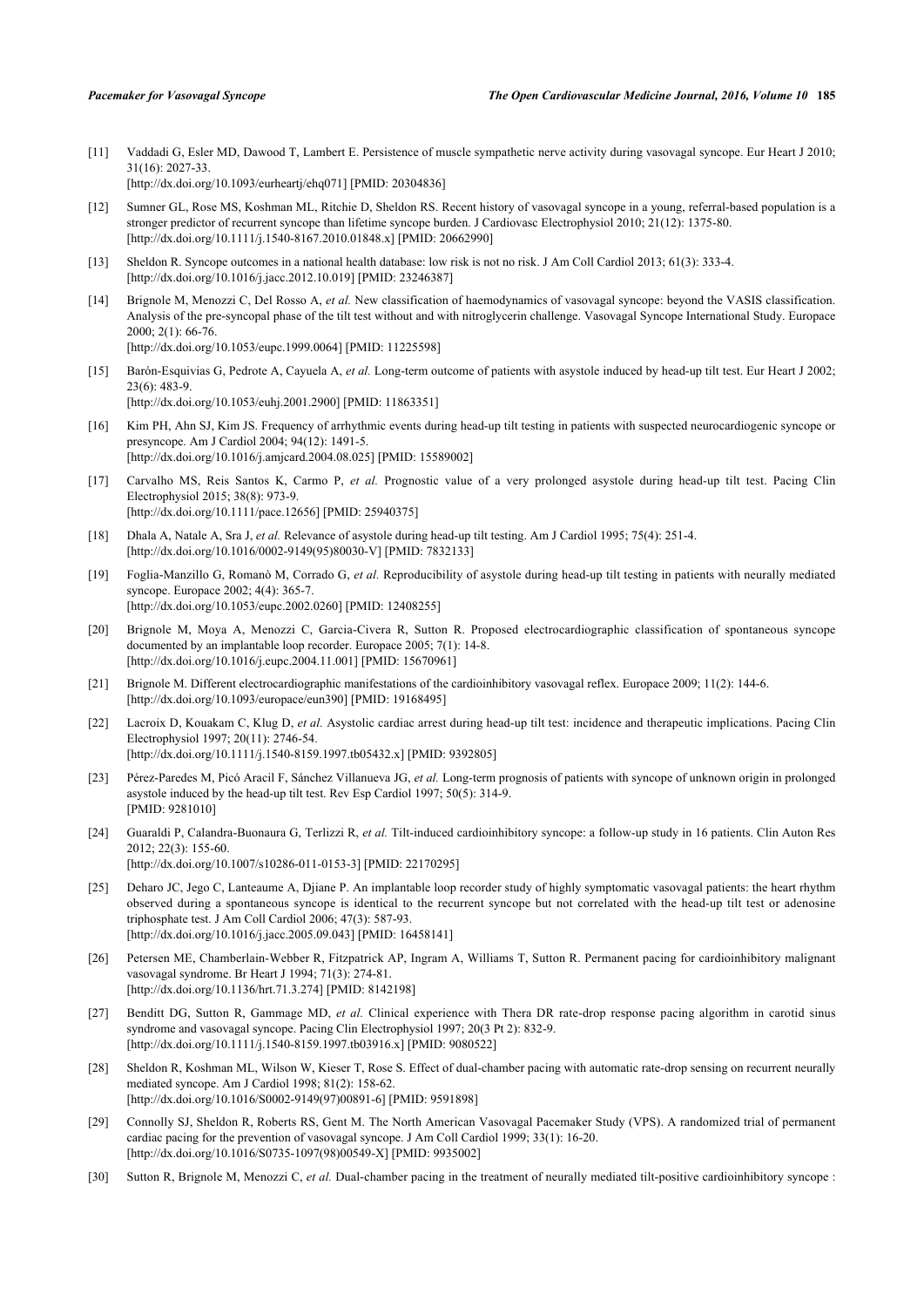pacemaker *versus* no therapy: a multicenter randomized study. Circulation 2000; 102(3): 294-9. [\[http://dx.doi.org/10.1161/01.CIR.102.3.294](http://dx.doi.org/10.1161/01.CIR.102.3.294)] [PMID: [10899092\]](http://www.ncbi.nlm.nih.gov/pubmed/10899092)

- <span id="page-7-0"></span>[31] Ammirati F, Colivicchi F, Santini M. Permanent cardiac pacing *versus* medical treatment for the prevention of recurrent vasovagal syncope: a multicenter, randomized, controlled trial. Circulation 2001; 104(1): 52-7. [\[http://dx.doi.org/10.1161/hc2601.091708](http://dx.doi.org/10.1161/hc2601.091708)] [PMID: [11435337\]](http://www.ncbi.nlm.nih.gov/pubmed/11435337)
- <span id="page-7-1"></span>[32] Connolly SJ, Sheldon R, Thorpe KE, *et al.* Pacemaker therapy for prevention of syncope in patients with recurrent severe vasovagal syncope: Second Vasovagal Pacemaker Study (VPS II): a randomized trial. JAMA 2003; 289(17): 2224-9. [\[http://dx.doi.org/10.1001/jama.289.17.2224](http://dx.doi.org/10.1001/jama.289.17.2224)] [PMID: [12734133\]](http://www.ncbi.nlm.nih.gov/pubmed/12734133)
- <span id="page-7-2"></span>[33] Raviele A, Giada F, Menozzi C, *et al.* A randomized, double-blind, placebo-controlled study of permanent cardiac pacing for the treatment of recurrent tilt-induced vasovagal syncope. The vasovagal syncope and pacing trial (SYNPACE). Eur Heart J 2004; 25(19): 1741-8. [\[http://dx.doi.org/10.1016/j.ehj.2004.06.031\]](http://dx.doi.org/10.1016/j.ehj.2004.06.031) [PMID: [15451153](http://www.ncbi.nlm.nih.gov/pubmed/15451153)]
- <span id="page-7-3"></span>[34] Occhetta E, Bortnik M, Audoglio R, Vassanelli C. Closed loop stimulation in prevention of vasovagal syncope. Inotropy Controlled Pacing in Vasovagal Syncope (INVASY): a multicentre randomized, single blind, controlled study. Europace 2004; 6(6): 538-47. [\[http://dx.doi.org/10.1016/j.eupc.2004.08.009](http://dx.doi.org/10.1016/j.eupc.2004.08.009)] [PMID: [15519257\]](http://www.ncbi.nlm.nih.gov/pubmed/15519257)
- <span id="page-7-4"></span>[35] Sud S, Massel D, Klein GJ, *et al.* The expectation effect and cardiac pacing for refractory vasovagal syncope. Am J Med 2007; 120(1): 54-62. [\[http://dx.doi.org/10.1016/j.amjmed.2006.05.046\]](http://dx.doi.org/10.1016/j.amjmed.2006.05.046) [PMID: [17208080](http://www.ncbi.nlm.nih.gov/pubmed/17208080)]
- <span id="page-7-5"></span>[36] Brignole M. Pacing for neurally-mediated syncope: How to decide? Cardiol J 2014; 21(6): 601-5. [\[http://dx.doi.org/10.5603/CJ.2014.0092](http://dx.doi.org/10.5603/CJ.2014.0092)] [PMID: [25524729\]](http://www.ncbi.nlm.nih.gov/pubmed/25524729)
- <span id="page-7-6"></span>[37] Boersma L, Mont L, Sionis A, García E, Brugada J. Value of the implantable loop recorder for the management of patients with unexplained syncope. Europace 2004; 6(1): 70-6. [\[http://dx.doi.org/10.1016/j.eupc.2003.09.006](http://dx.doi.org/10.1016/j.eupc.2003.09.006)] [PMID: [14697729\]](http://www.ncbi.nlm.nih.gov/pubmed/14697729)
- <span id="page-7-7"></span>[38] Furukawa T, Maggi R, Bertolone C, Fontana D, Brignole M. Additional diagnostic value of very prolonged observation by implantable loop recorder in patients with unexplained syncope. J Cardiovasc Electrophysiol 2012; 23(1): 67-71. [\[http://dx.doi.org/10.1111/j.1540-8167.2011.02133.x\]](http://dx.doi.org/10.1111/j.1540-8167.2011.02133.x) [PMID: [21777327](http://www.ncbi.nlm.nih.gov/pubmed/21777327)]
- <span id="page-7-8"></span>[39] Brignole M, Sutton R, Menozzi C, *et al.* Early application of an implantable loop recorder allows effective specific therapy in patients with recurrent suspected neurally mediated syncope. Eur Heart J 2006; 27(9): 1085-92. [\[http://dx.doi.org/10.1093/eurheartj/ehi842](http://dx.doi.org/10.1093/eurheartj/ehi842)] [PMID: [16569653\]](http://www.ncbi.nlm.nih.gov/pubmed/16569653)
- <span id="page-7-9"></span>[40] Brignole M, Menozzi C, Moya A, *et al.* Pacemaker therapy in patients with neurally mediated syncope and documented asystole: Third International Study on Syncope of Uncertain Etiology (ISSUE-3): a randomized trial. Circulation 2012; 125(21): 2566-71. [\[http://dx.doi.org/10.1161/CIRCULATIONAHA.111.082313](http://dx.doi.org/10.1161/CIRCULATIONAHA.111.082313)] [PMID: [22565936\]](http://www.ncbi.nlm.nih.gov/pubmed/22565936)
- <span id="page-7-10"></span>[41] Sutton R, Ungar A, Sgobino P, *et al.* Cardiac pacing in patients with neurally mediated syncope and documented asystole: effectiveness analysis from the Third International Study on Syncope of Uncertain Etiology (ISSUE-3) Registry. Europace 2014; 16(4): 595-9. [\[http://dx.doi.org/10.1093/europace/eut323\]](http://dx.doi.org/10.1093/europace/eut323) [PMID: [24406537](http://www.ncbi.nlm.nih.gov/pubmed/24406537)]
- <span id="page-7-11"></span>[42] Moya A. Therapy for syncope. Cardiol Clin 2015; 33(3): 473-81. [\[http://dx.doi.org/10.1016/j.ccl.2015.04.015](http://dx.doi.org/10.1016/j.ccl.2015.04.015)] [PMID: [26115833\]](http://www.ncbi.nlm.nih.gov/pubmed/26115833)
- <span id="page-7-12"></span>[43] Ungar A, Sgobino P, Russo V, *et al.* Diagnosis of neurally mediated syncope at initial evaluation and with tilt table testing compared with that revealed by prolonged ECG monitoring. An analysis from the Third International Study on Syncope of Uncertain Etiology (ISSUE-3). Heart 2013; 99(24): 1825-31. [\[http://dx.doi.org/10.1136/heartjnl-2013-304399\]](http://dx.doi.org/10.1136/heartjnl-2013-304399) [PMID: [24153416](http://www.ncbi.nlm.nih.gov/pubmed/24153416)]
- <span id="page-7-13"></span>[44] Brignole M, Donateo P, Tomaino M, *et al.* Benefit of pacemaker therapy in patients with presumed neurally mediated syncope and documented asystole is greater when tilt test is negative: an analysis from the third International Study on Syncope of Uncertain Etiology (ISSUE-3). Circ Arrhythm Electrophysiol 2014; 7(1): 10-6. [\[http://dx.doi.org/10.1161/CIRCEP.113.001103\]](http://dx.doi.org/10.1161/CIRCEP.113.001103) [PMID: [24336948](http://www.ncbi.nlm.nih.gov/pubmed/24336948)]
- <span id="page-7-14"></span>[45] Sutton R, Brignole M. Twenty-eight years of research permit reinterpretation of tilt-testing: hypotensive susceptibility rather than diagnosis. Eur Heart J 2014; 35(33): 2211-2. [\[http://dx.doi.org/10.1093/eurheartj/ehu255](http://dx.doi.org/10.1093/eurheartj/ehu255)] [PMID: [24980488\]](http://www.ncbi.nlm.nih.gov/pubmed/24980488)
- <span id="page-7-15"></span>[46] Moya A, Roca-Luque I, Francisco-Pascual J, Perez-Rodón J, Rivas N. Pacemaker therapy in syncope. Cardiol Clin 2013; 31(1): 131-42. [\[http://dx.doi.org/10.1016/j.ccl.2012.10.001](http://dx.doi.org/10.1016/j.ccl.2012.10.001)] [PMID: [23217694\]](http://www.ncbi.nlm.nih.gov/pubmed/23217694)
- <span id="page-7-16"></span>[47] Zyśko D, Fedorowski A, Nilsson D, *et al.* Tilt testing results are influenced by tilt protocol. Europace 2016; 18(7): 1108-2. [\[http://dx.doi.org/10.1093/europace/euv262](http://dx.doi.org/10.1093/europace/euv262)] [PMID: [26443446](http://www.ncbi.nlm.nih.gov/pubmed/26443446)]
- <span id="page-7-17"></span>[48] Davis S, Westby M, Petkar S, Pitcher D. Tilt testing is more cost-effective than implantable loop recorder monitoring as a means of directing pacing therapy in people with recurrent episodes of suspected vasovagal syncope that affect their quality of life or present a high risk of injury. Heart 2013; 99(11): 805-10. [\[http://dx.doi.org/10.1136/heartjnl-2012-302851\]](http://dx.doi.org/10.1136/heartjnl-2012-302851) [PMID: [23236029](http://www.ncbi.nlm.nih.gov/pubmed/23236029)]
- <span id="page-7-18"></span>[49] Brignole M, Ammirati F, Arabia F, *et al.* Assessment of a standardized algorithm for cardiac pacing in older patients affected by severe unpredictable reflex syncopes. Eur Heart J 2015; 36(24): 1529-35. [\[http://dx.doi.org/10.1093/eurheartj/ehv069](http://dx.doi.org/10.1093/eurheartj/ehv069)] [PMID: [25825044\]](http://www.ncbi.nlm.nih.gov/pubmed/25825044)